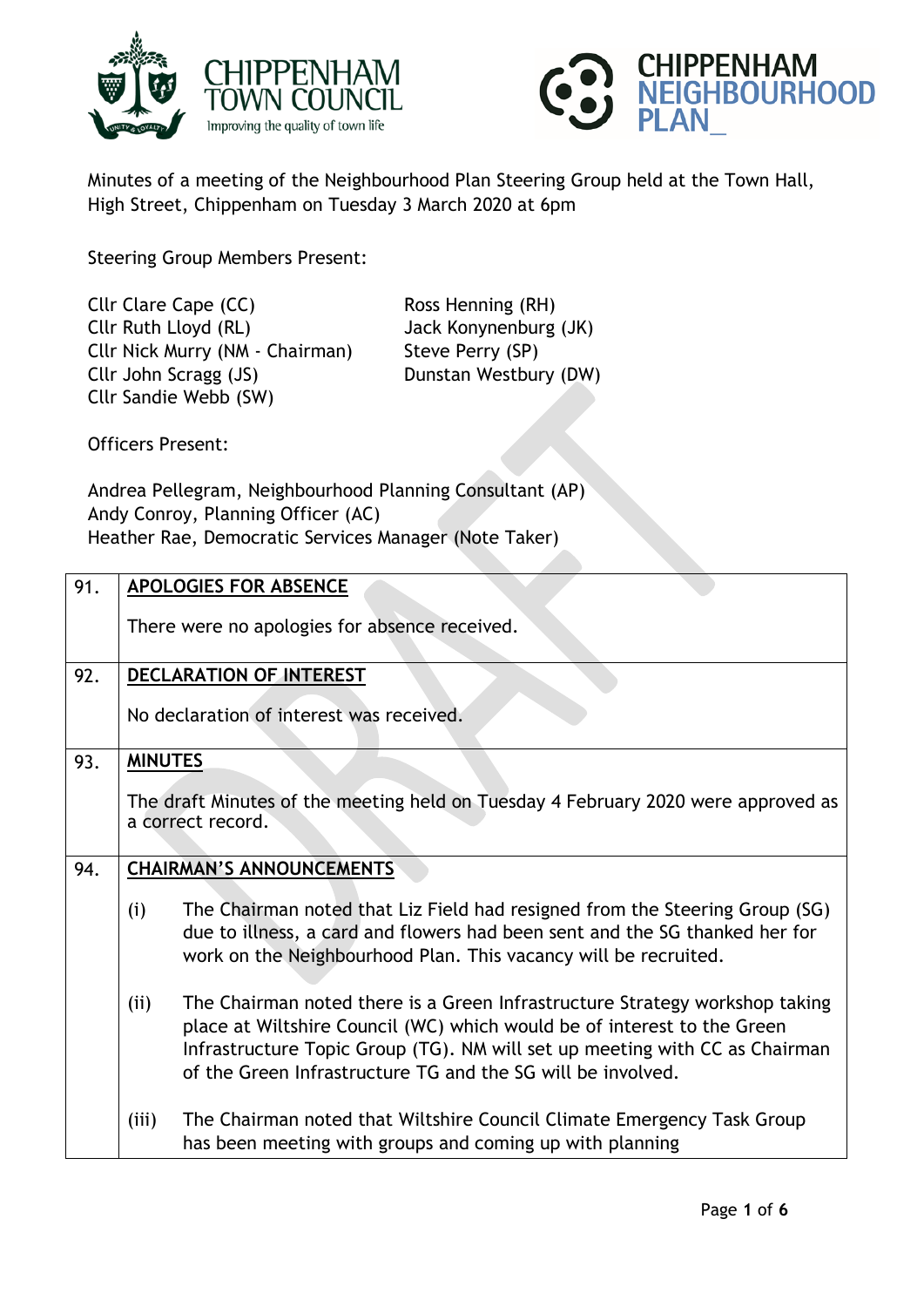|     |      | recommendations. The Environmental Select Committee will be putting it to<br>Cabinet and he will update the SG on the process.                                                                                                                                                                                                                                                                                                                                                                                                                                                                                                                                             |
|-----|------|----------------------------------------------------------------------------------------------------------------------------------------------------------------------------------------------------------------------------------------------------------------------------------------------------------------------------------------------------------------------------------------------------------------------------------------------------------------------------------------------------------------------------------------------------------------------------------------------------------------------------------------------------------------------------|
|     | (iv) | The Chairman explained that Wiltshire Council were wanting to work with the<br>Town Council on preparing a Statement of Common Ground for the Local Plan<br>Review, which set out the strategic priorities for Chippenham Area and what<br>elements the Local Plan would work on vs what elements the Neighbourhood<br>Plan would work on. Town Council Officers had had an initial meeting with<br>WC Planners and WC Planners would work up a draft version of this document<br>for discussion. AC confirmed the likelihood of a Working Party of Town<br>Councillors being set up to deal with this, reporting to the Planning,<br>Environment and Transport Committee. |
|     | (v)  | The final draft Public Survey was previously circulated by AC - all SG Members<br>were happy with it. AC to now pass on to Community First Oxfordshire to<br>carry out work.                                                                                                                                                                                                                                                                                                                                                                                                                                                                                               |
| 95. |      | HOUSING AND SUSTAINABILITY WORKSHOPS                                                                                                                                                                                                                                                                                                                                                                                                                                                                                                                                                                                                                                       |
|     |      | The SG discussed feedback from the Housing Design workshops and Renewable<br>Energy Strategy workshops and decided how the evidence collected from these<br>events could be used for policy making.<br>Housing Design workshops<br>AP noted there were good conversations across the 3 housing workshops and a<br>housing design policy will be written from these focus groups. It was disappointing<br>that the 1200 hand delivered leaflets had not encouraged people to attend - there                                                                                                                                                                                 |
|     |      | were 3 members of the public at the first meeting, 20 at the second and one at the<br>third, plus TG/SG members. Every effort had been made to advertise the event.<br>Renewable Energy Strategy workshops                                                                                                                                                                                                                                                                                                                                                                                                                                                                 |
|     |      | NM noted there were 20 people in room for the first Renewable Energy Strategy<br>Workshop. The first half of the discussion was focused around general landscape<br>issues and types of renewable energy. An activity using a card system and<br>spreadsheet model was used to calculate that renewables could produce 20% of<br>Chippenham's energy with approx. E50m investment.                                                                                                                                                                                                                                                                                         |
|     |      | The Centre for Sustainable Energy (CSE) will now produce a report with<br>recommendations from the outcome of the two workshop sessions. AP noted that<br>when WC talks to the SG about location of future housing sites, the outcome of the<br>workshop i.e. where renewable energy features can be located, will be very<br>influential. The report will be circulated to the SG and Sustainability & Climate<br>Change Topic Group first.                                                                                                                                                                                                                               |
|     |      | CC asked whether CSE will look into what will 100% renewable energy provision<br>would look like in Chippenham. NM will investigate further funding for this work.                                                                                                                                                                                                                                                                                                                                                                                                                                                                                                         |
|     |      | JS asked whether the calculations had included the electricity needed for the<br>provision of electric cars - it hadn't and this was noted.                                                                                                                                                                                                                                                                                                                                                                                                                                                                                                                                |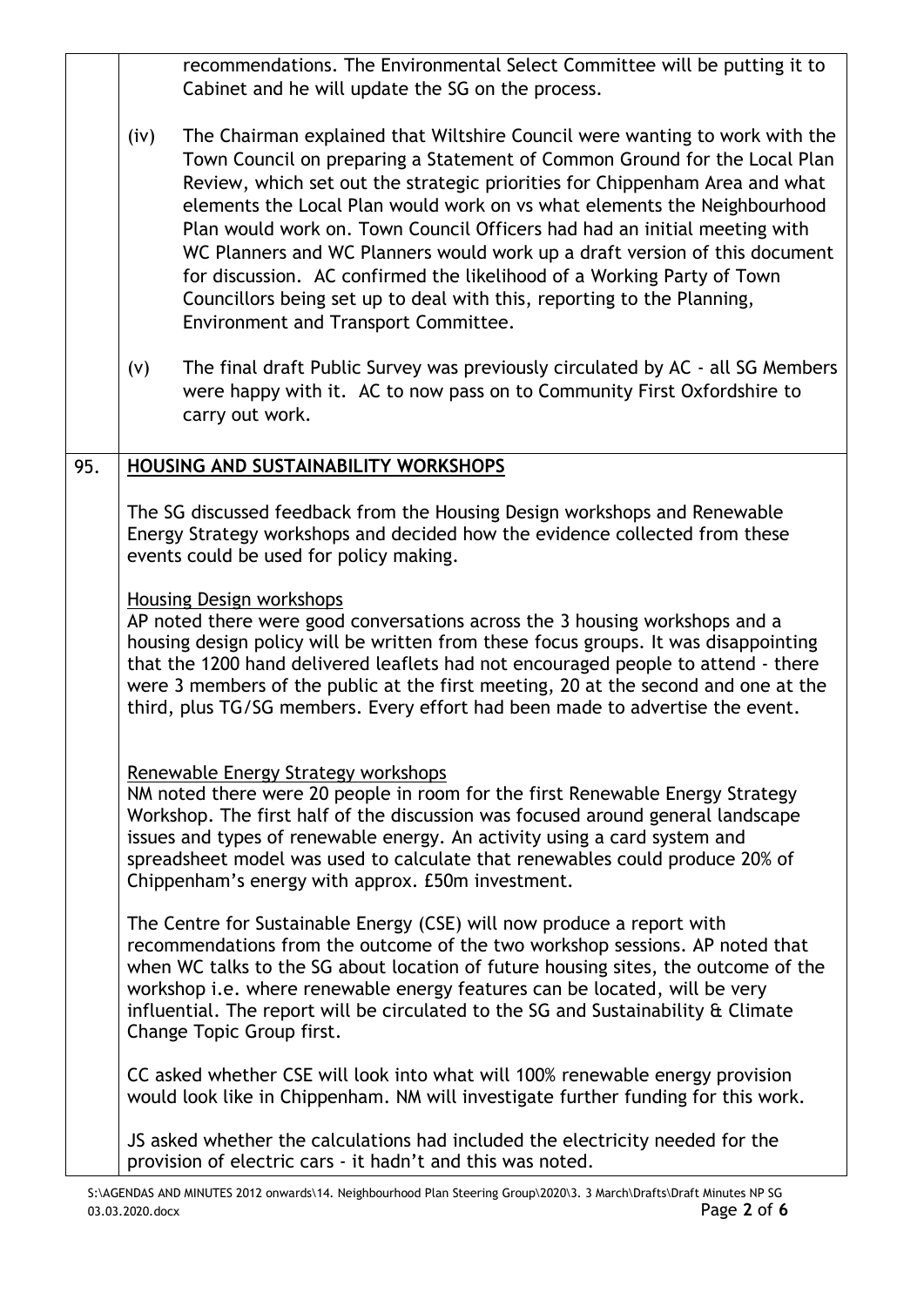|     | DW asked whether the calculations had included retro-fitting on houses e.g.<br>insulation - it was, except for historic buildings.                                                                                                                                                                                          |  |  |
|-----|-----------------------------------------------------------------------------------------------------------------------------------------------------------------------------------------------------------------------------------------------------------------------------------------------------------------------------|--|--|
|     | <b>Action:</b><br>NM to enquire as to whether further funding would be available from CSE to<br>$\bullet$<br>investigate what 100% renewable energy provision for the Town would look<br>like.                                                                                                                              |  |  |
| 96. | TOPIC GROUP MEMBERSHIP CHANGES                                                                                                                                                                                                                                                                                              |  |  |
|     | An updated Topic Group Membership List was noted by SG members.                                                                                                                                                                                                                                                             |  |  |
| 97. | <b>UPDATED PROJECT TIMELINE</b>                                                                                                                                                                                                                                                                                             |  |  |
|     | NPSG members received an updated Project Timeline for the Neighbourhood Plan.                                                                                                                                                                                                                                               |  |  |
|     | TG evidence gathering will continue into March/April. AC and AP will thereafter<br>refine policies, working up evidence papers from the pro forma. There will be one<br>pro forma for each policy topic so there may be about 20 policies. The Pro forma<br>can be emailed around if there are any issues with Google Docs. |  |  |
|     | NM asked the SG when TG's would complete their pro formas. It was agreed that TG<br>Chairs would ask their TG's to fill in pro formas for May SG meeting, after public<br>survey results had been obtained.                                                                                                                 |  |  |
|     | The first draft of the Neighbourhood Plan would be produced in Jan/Feb next year<br>and then Reg 14 public consultation would take place.                                                                                                                                                                                   |  |  |
|     | In April 2022 the Neighbourhood Plan would be handed over to WC and they will do<br>Reg 16 public consultation and agree changes with SG that they think are required.<br>It then goes to the examiner which takes a couple of months and then to<br>referendum. This process could take 6-9 months.                        |  |  |
|     | CC noted that Council elections in May 2021 could cause delay around April/May.                                                                                                                                                                                                                                             |  |  |
|     | <b>Action:</b>                                                                                                                                                                                                                                                                                                              |  |  |
|     | AC to email pro forma documents to JK<br>$\bullet$                                                                                                                                                                                                                                                                          |  |  |
| 98. | <b>ACTIONS FROM TOPIC GROUP MEETINGS</b>                                                                                                                                                                                                                                                                                    |  |  |
|     | JK reported on the Town Centre TG:                                                                                                                                                                                                                                                                                          |  |  |
|     | JK, SW and AC would be meeting with WC on 9 March to show them plans for<br>Bridge Centre/Bath Rd site.                                                                                                                                                                                                                     |  |  |
|     | Further TG meeting on 10 March for shop front design guide, good work by<br>group has been carried out.                                                                                                                                                                                                                     |  |  |
|     | Public realm improvements -scheme for upper market place identified as in<br>need. War Memorial could be moved slightly. JK will circulate plans to SG.<br>Residential uses above shops, there will be couple of paragraphs to say it is a<br>good idea. AP noted there had been 1750+ changes of use permissions in        |  |  |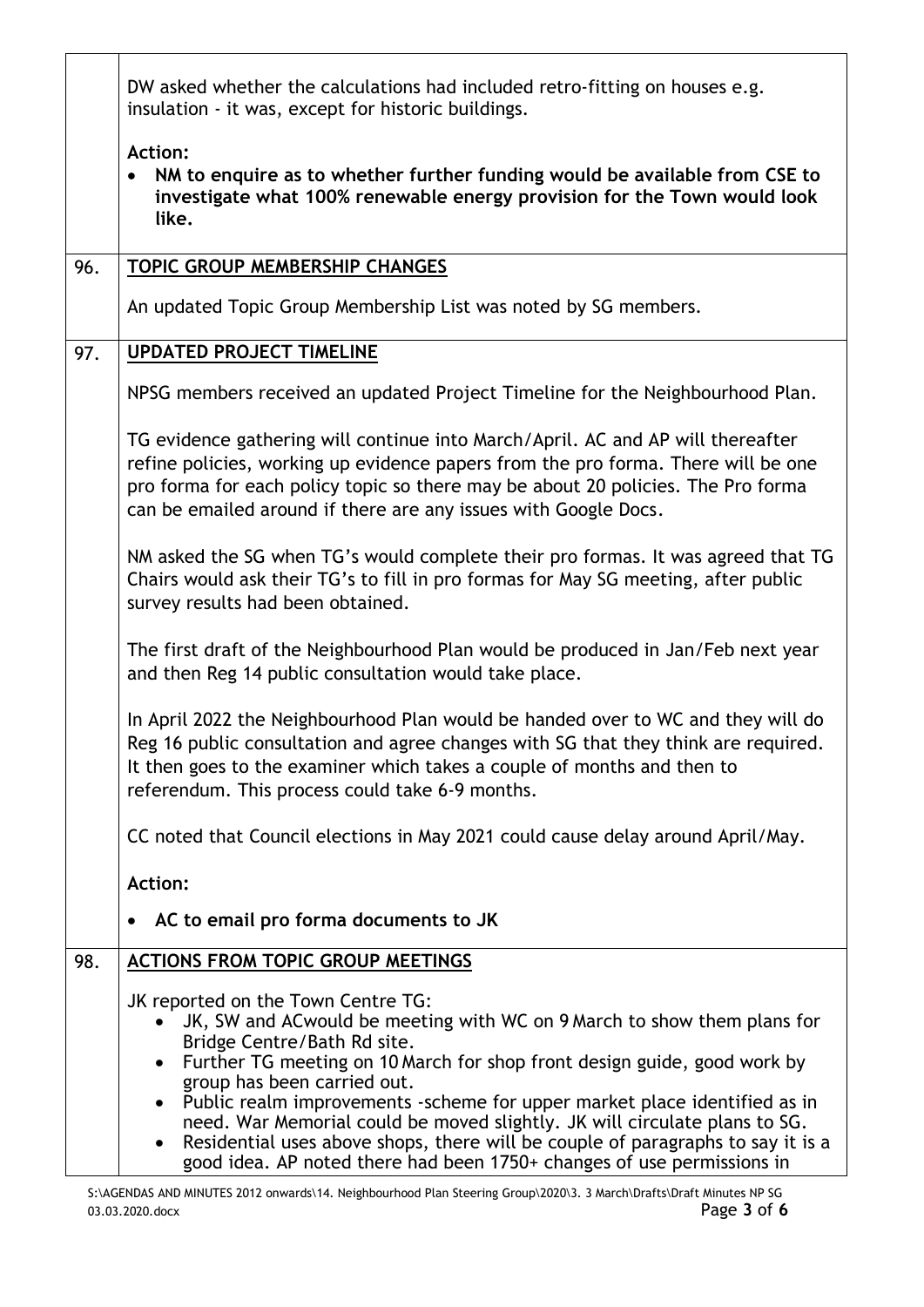Salisbury that yielded new residential. SG should ask WC for data as background evidence to understand what's happening currently in Chippenham.

- Updating the Conservation Area Character Appraisal -there is a lot of work involved. Updating it to include physical changes that occurred to buildings since first published (AP noted the original was produced by North Wiltshire and hasn't been updated since). TG bringing it up to 2020 and we can have a land use policy in NP. JK predicted it would be finished mid-April.
- River Green corridor, met with CC and SW and discussed principles and overlap of work. JK/AC/SW had a meeting with Eagle One, the leaseholders of Emery Gate, to understand their future plans for Emery Gate. Meeting with Chippenham 2020 next week to understand their future plans for Emery Gate/River Corridor.
- Need to decide how to undertake public consultation on Bath Road/Bridge Centre, War Memorial, River Corridor sites - could have an exhibition with boards, maps and pictures with brochure to receive views. AP noted the TG can do this when ready.
- JS to show JK work done on Heritage on behalf of Civic Society and liaise together.

## *SW left the meeting*

AP reported on the Housing TG:

AP will write report on Housing Design Workshops for mid-March.

JS reported on the Transport TG:

- Walking Routes Map has been produced detailing all walking routes in Chippenham. Sue McGill wants to speak to DW about GIS. NM noted that GIS being discussed at next SG Meeting but that would be good if Wiltshire Council GIS layers could be imported on to any NP GIS. Noted that Salisbury NP were using GIS consistent with WC GIS. AP and DW to look further into GIS for NP and report back at next SG Meeting
- David Mott has produced document detailing pedestrian access to the station, this can be put on Google Drive or Trello. Working on improvements to public transport - NM to send name of WC officer to JS who deals with public transport.
- The Cycle Network Development Group are close to completing cycle routes maps. Focusing on cycle improvements on arterial routes that CIL money could fund. Working on a virtual map of gaps in routes around town.
- SG discussed pros and cons of park & ride for Chippenham Land use, Chippenham may be too small for park and ride. May work in areas outside town on arterial routes where you can park and get bus. NP would need land, parking areas could be included in new developments but AP advised not to spend further time on this. She noted that CTC could get CIL funding which could be used for residents parking, and add park & ride to station as a requirement for new housing. AP advised this can be done in a review of NP as it is a big policy/amount of work.

CC reported on the Green Infrastructure TG:

- Gathered a lot of evidence, photographs of green spaces across Chippenham and work being done on sifting, sorting and classifying this.
- Couple of members attended Housing Design workshops will feedback to next meeting.
- WC Green Infrastructure Strategy have a survey that TG will respond to at meeting next week. NM asked will this be circulated to SG. The draft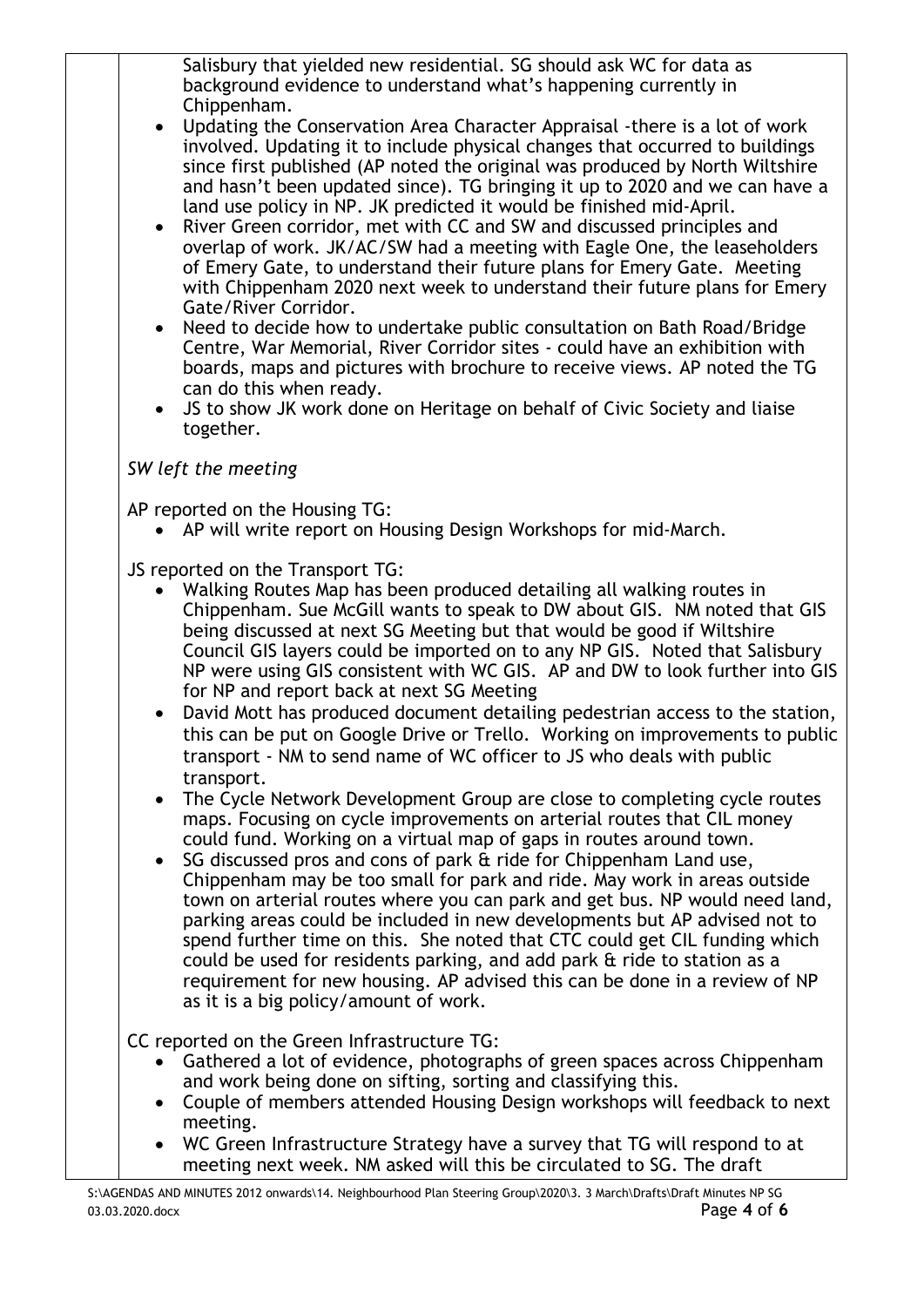response will be done by TG and submitted on behalf of parish council, the deadline is 31 March. NM noted it would be good if NP Green Infrastructure can be linked to WC Green Infrastructure strategy.

- Meeting still TBA with Arboricultural Officer at WC.
- Joint working with JK on River Corridor will be discussed at next TG.
- Looking for evidence on social justice, quality of green spaces relating to type of housing.
- Natural England Green Infrastructure Standards project to be removed due to delay and differing timeline with NP now.
- NM noted the Corsham NP had used bat routes to justify green corridors, plotting them onto a map and linked to policy. Has contacted 2 local bat groups, who may be able to carry out survey. CC referred to bat mitigation policy which went through WC last week. Bat work – would need to liaise with WWT and link to management plan from CTC.

NM reported on the Sustainability & Climate Change TG:

- Met last Saturday have outline policy for carbon neutral development.
- Renewables policy waiting for recommendations from CSE.
- Liaison with other TGs on EV charging infrastructure.

AC reported on the Economy TG:

- AC chairing now, met Thursday and will meet again once survey results back.
- Tony Basham from Wiltshire College had presented at TG meeting about early stage plans for incubator units at Lackham College. They could be rented out to students, start-ups and other businesses.
- Nick Hodges, FCB studios had presented at TG meeting on sustainable construction. Firm has built sustainable buildings e.g. Heelis in Swindon. They plan to build any building zero carbon even if client didn't request this. TG to think further about mechanisms for encouraging sustainable construction. Could projects/buildings have a carbon allowance? Planning application could ask upfront for this. Buildings being more flexible, this could be done through policy or demonstrated in planning.
- NM referred to Chippenham 2020 plans for incubator units at Oak Furniture Land site. AC to enquire further with Chippenham 2020 at their meeting with them next week.

AP reported on the Community Infrastructure TG:

- TG are waiting for results of public survey.
- **Actions:**
	- **JK will circulate plans for public realm improvement by War Memorial to SG.**
	- **AC to ask Link Officer if WC can provide planning application change of use data for Town Centre.**
	- **JS to show JK work done on Heritage on behalf of Civic Society and liaise together.**
	- **DW and AP to look further into GIS for NP/compatibility with WC GIS and report back at next SG Meeting.**
	- **NM to send name of WC officer to JS who deals with public transport.**
	- **AC to find out more about Chippenham 2020 plans for incubator units.**

## 99. **PROCESS FOR RECRUITMENT OF PUBLIC MEMBERS TO STEERING GROUP**

NPSG members received the draft process for recruitment (based on CTC Standing Orders) of public members to the Steering Group to fill two vacant positions.